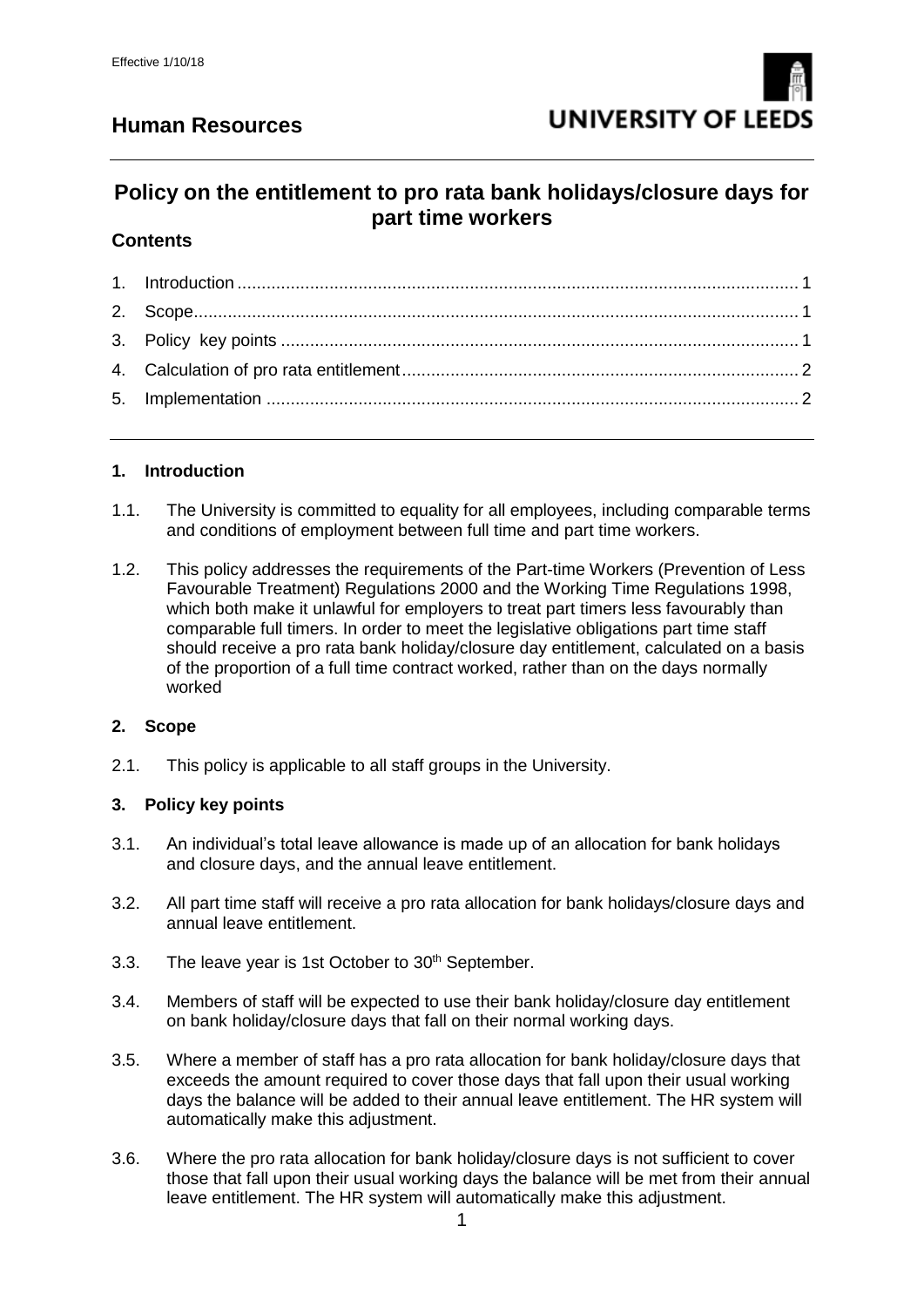- 3.7. In these instances an individual may agree with their line manager to work an alternate day in a particular week to offset the balance. An ad hoc occasional request of this type should be managed locally and would not need to be reflected on the HR system.
- 3.8. Where a more long term or permanent change to a working pattern is requested the member of staff will need to make a flexible working request which if agreed by the manager will then need to be reflected on the HR system.
- 3.9. There are 8 bank holidays to which staff are entitled they are:
	- **•** Good Friday
	- Easter Monday
	- May Day Bank Holiday Monday
	- Spring Bank Holiday Monday
	- Summer Bank Holiday Monday
	- Christmas Day
	- Boxing Day
	- New Year's Day

The closure days on which the University is closed by custom are:

- Christmas Eve and the days between Boxing Day and New Year's Day
- Maundy Thursday afternoon and the Tuesday after Easter Monday
- The Tuesday after the Spring Bank Holiday
- The Tuesday after the Summer Bank Holiday

#### <span id="page-1-0"></span>**4. Calculation of pro rata entitlement**

- 4.1. The number of closure days may vary in any leave year depending on where Christmas falls, please refer to University website for clarification in a given leave year.
- 4.2. Examples of the calculation of a pro rata entitlement including the formula that is used to determine the entitlement for staff working on a term time basis are provided at the end of this document.

#### <span id="page-1-1"></span>**5. Implementation**

This policy is effective from 1<sup>st</sup> October 2018.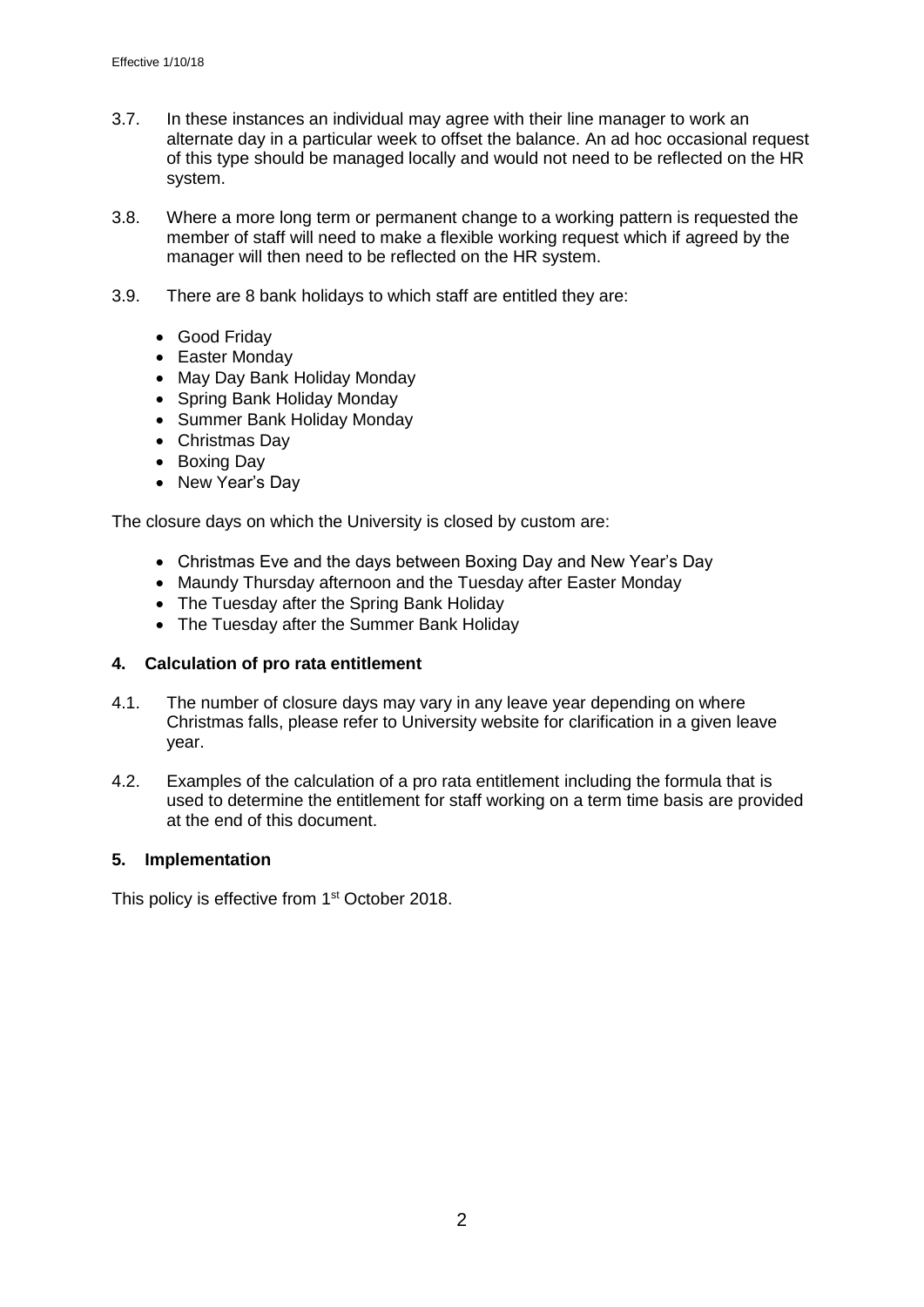**Example A** - Applies to Support Staff and is based on a 35 hour week: 7 hours being a standard day.

FTE x BH/Closure days x Hours per day = Number of hours bank hol/closure allowance.

| <b>Full time</b> | <b>Annual Leave</b><br><b>Hours</b> | <b>Bank Holiday and</b>     | <b>Total</b> |
|------------------|-------------------------------------|-----------------------------|--------------|
| equivalent       |                                     | <b>Closure Days (Hours)</b> | <b>Hours</b> |
| <b>Full Time</b> | 175                                 | 108.50                      | 283.50       |
| 80% (4 days)     | 140                                 | 86.8                        | 226.8        |
| 60% (3 days)     | 105                                 | 65.1                        | 170.1        |
| 50% (2.5 days)   | 87.5                                | 54.25                       | 141.75       |
| 40% (2 days)     | 70                                  | 43.4                        | 113.4        |
| 20% (1 day)      | 35                                  | 21.7                        | 56.7         |

**Example B** - Applies to Academic and Professional & Managerial Staff based on a notional 37.5 hour week: 7.5 hour standard day.

FTE x BH/Closure days x Hours per day = Number of hours bank hol/closure allowance.

| <b>Full time</b><br>equivalent | <b>Annual Leave</b><br><b>Hours</b> | <b>Bank Holiday and</b><br><b>Closure Days (Hours)</b> | <b>Total</b><br><b>Hours</b> |
|--------------------------------|-------------------------------------|--------------------------------------------------------|------------------------------|
| <b>Full Time</b>               | 187.5                               | 116.25                                                 | 303.75                       |
| 80% (4 days)                   | 150                                 | 93                                                     | 243                          |
| 60% (3 days)                   | 112.5                               | 69.75                                                  | 182.25                       |
| 50% (2.5 days)                 | 93.75                               | 58.125                                                 | 151.875                      |
| 40% (2 days)                   | 75                                  | 46.5                                                   | 121.50                       |
| 20% (1 day)                    | 37.5                                | 23.25                                                  | 60.75                        |

### **Example C: for term time only (Support staff)**

Method of calculation of leave is as above (to give entitlement in hours), but FTE is calculated as per the following:

Contracted hours per week x weeks worked per year = hours worked per year. Hours worked per year/full time hours worked per year = FTE

EG: contracted to work 25 hours per week, 39 weeks of the year. Hours worked per year = 25  $x 39 = 975$  hours.

Full time hours worked per year for support staff  $=$  35 hours x 52 weeks  $=$  1820 hours

975 hours/1820 hours = 0.54 FTE (Refer to Table A for entitlement)